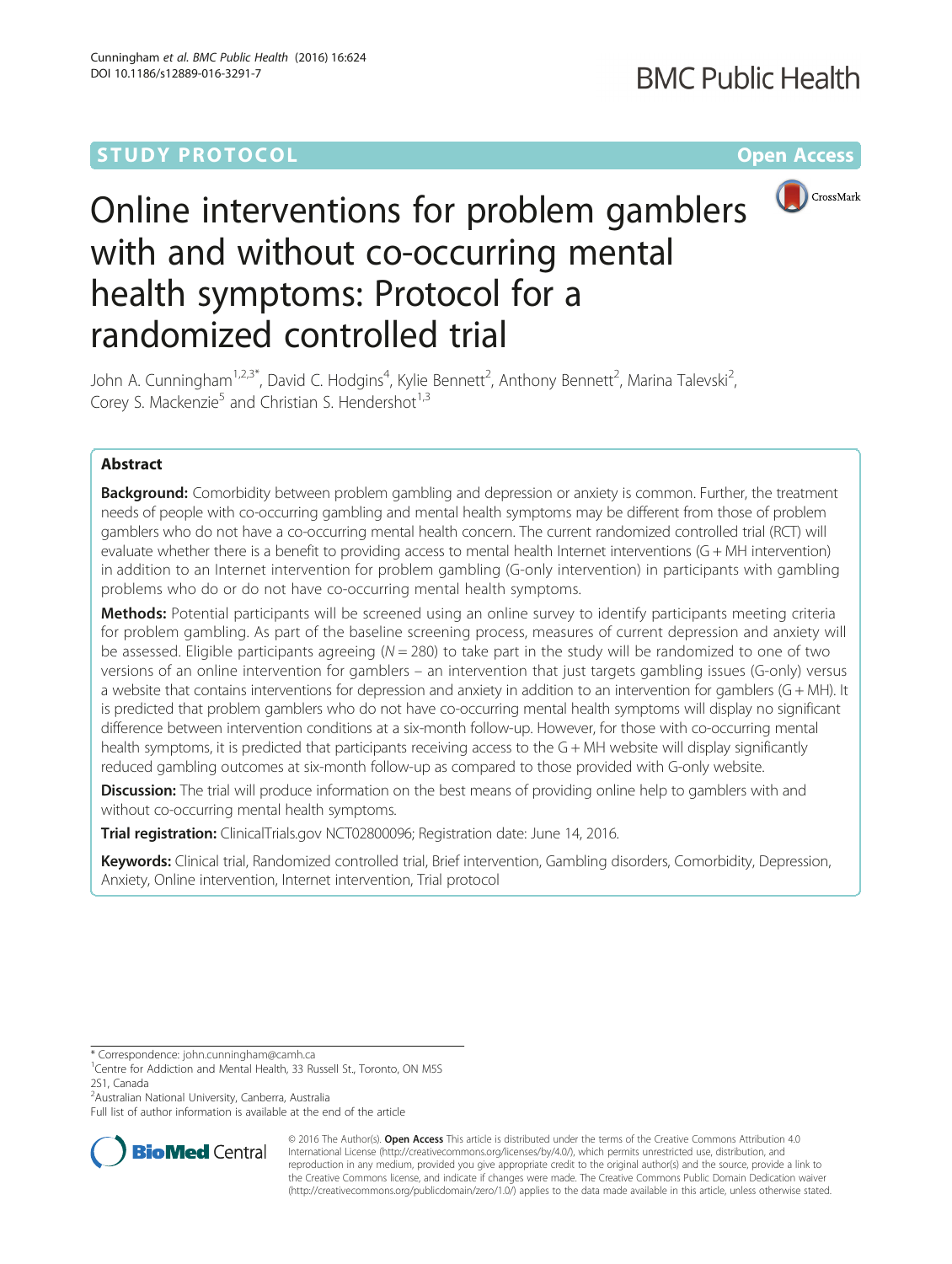# Background

It is estimated that up to half of pathological gamblers have co-occurring mental health symptoms (e.g., depression or anxiety disorder) [[1](#page-4-0)–[6](#page-4-0)]. While there is little work in this area, co-occurring mental health symptoms are thought to impact on the treatment needs of problem gamblers [[7](#page-4-0)–[12\]](#page-4-0). The interrelationship between problem gambling and co-occurring mental health symptoms may not have the same cause for all those experiencing these co-occurring conditions. For some, gambling may be an attempt to alleviate the symptoms of depression and anxiety [[13](#page-4-0)]. Others may experience symptoms of anxiety and depression as a result of increasing difficulties with gambling (financial or otherwise) [[14](#page-4-0)]. For others, while occurring simultaneously, problem gambling and co-occurring mental health symptoms may not be causally related (or both might be the result of some third factor) [\[15\]](#page-4-0). In addition, it is important to consider the extent to which the interrelationship between problematic gambling and co-occurring mental health symptoms varies by gender – both in the strength of the observed relationship as well as in the underlying mechanisms that are driving this interrelationship [\[2](#page-4-0), [16\]](#page-4-0). Further research employing longitudinal designs is needed to develop a better understanding of these interrelationships [\[5, 12, 17\]](#page-4-0).

While the functional relationship of gambling to cooccurring mental health symptoms is an important research question, the goal of the present trial is a pragmatic one and, as such, does not need to wait upon a better understanding of these interrelationships. We seek to determine whether providing simultaneous access to online help for gambling problems and mental health symptoms is of benefit for those experiencing both concerns (and, to a lesser extent, that providing simultaneous access is not disadvantageous for those with just a gambling problem and no co-occurring depression or anxiety symptoms). A secondary goal will be to determine if there are moderators (e.g., gender, extent of use) for the hypothesized benefit of providing the  $G + MH$  intervention website to those problem gamblers with co-occurring mental health symptoms.

# The need for alternatives to face-to-face care

The large majority of problem gamblers will never access traditional treatment [[18](#page-4-0)–[20](#page-4-0)]. Barriers include stigma, availability, and a desire for self-reliance [\[21\]](#page-5-0). The Internet is widely available and has been recognized as an important platform through which to decrease treatment-seeking stigma, and to provide evidence-based care in an accessible and cost-efficient fashion [[22\]](#page-5-0). Despite being unwilling, or unable to attend traditional treatment, many problem gamblers have voiced an interest in accessing help through other means, such as the Internet [\[23\]](#page-5-0).

# Self-help for gambling

There is a growing evidence base for self-help interventions targeting gambling – primarily through bibliotherapy with or without limited contact with a therapist [\[24, 25](#page-5-0)]. To increase the accessibility of such interventions, some efforts have also been made to provide Internet-based selfhelp materials for problem gamblers [\[26](#page-5-0), [27](#page-5-0)]. However, these online interventions have little or no published evidence base and relevant issues, such as the best way to provide such services to people with co-occurring mental health symptoms have, as yet, not been addressed.

#### Major research questions

The proposed trial will compare two Internet intervention websites – an intervention that just targets gambling issues (G-only) versus one that contains interventions for anxiety and depression in addition to an intervention for gamblers  $(G + MH)$ . The primary hypotheses are:

Hypothesis 1: For problem gamblers with co-occurring mental health symptoms, it is predicted that participants provided access to the  $G + MH$  website will display significantly reduced gambling outcomes at threeand six-month follow-ups as compared to those provided access to the G-only website.

Hypothesis 2: Problem gamblers without co-occurring mental health symptoms will display no significant difference between the G-only and  $G + MH$  websites at three- and six-month follow-ups.

Hypothesis 3: Respondents who have more involvement with the G-only intervention between baseline and threemonth follow-up will demonstrate more improvement in gambling outcomes at six-month follow-up, compared to respondents who have less involvement with the G-only intervention.

# Methods/design

# Study design

The proposed study is a two-arm, double blinded, parallel group RCT. See Fig. [1](#page-2-0) below for a Consort Diagram summarizing this trial design.

# Recruitment

Potential respondents will be recruited using online advertisements (e.g., Google adwords). The advertisement will ask if the person is concerned about their gambling and if they are interested in participating in a study that contains online help for gambling (with compensation provided). Interested participants will follow a link to a brief online survey to assess eligibility (details provided below). Those eligible and who provide informed consent will be sent an email with a unique link to the remaining baseline assessment. Participants who complete the baseline measures will then be randomized into one of the two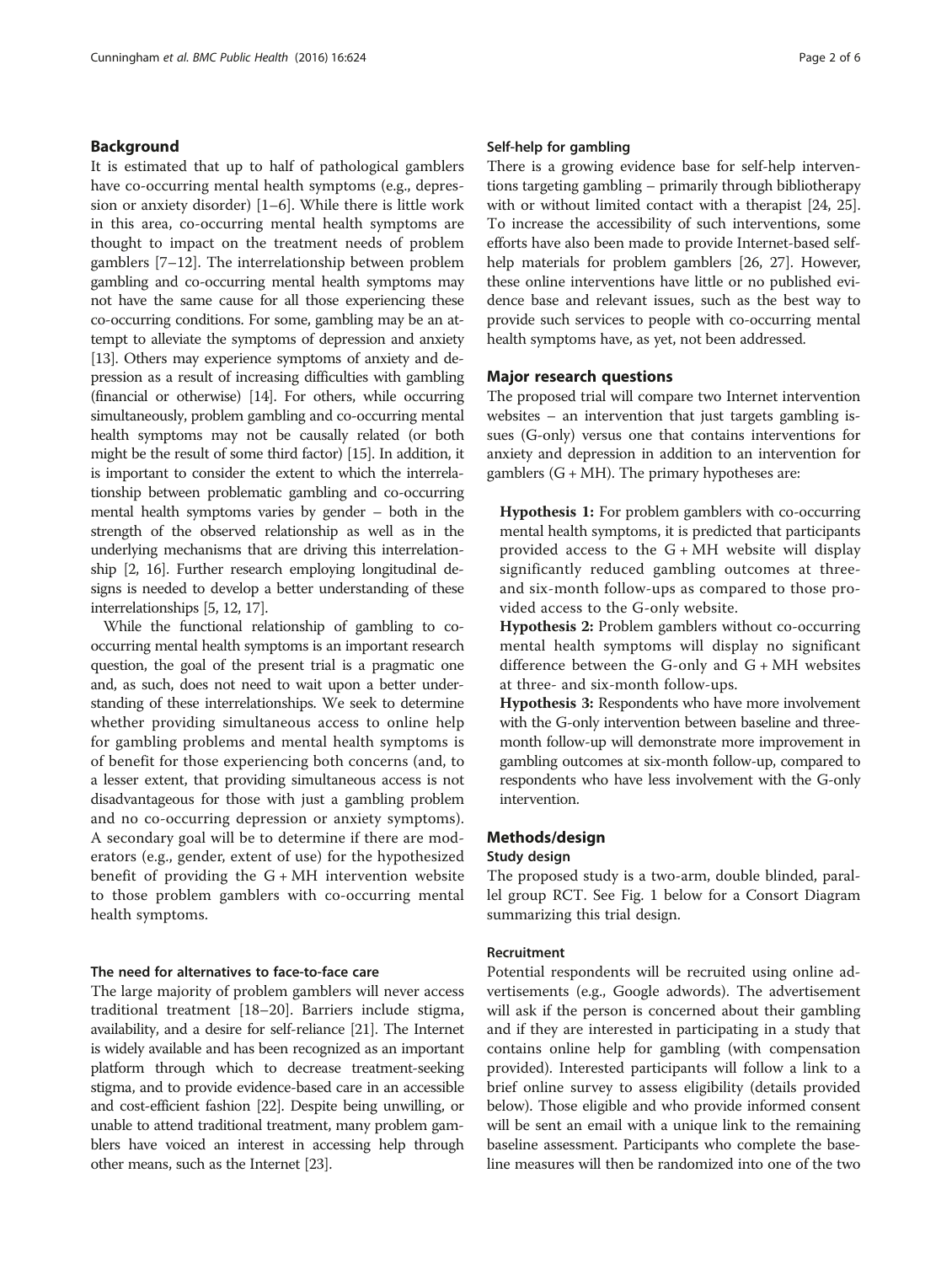<span id="page-2-0"></span>

Internet interventions described below (G-only versus  $G + MH$ ). Only participants who complete the baseline survey via their unique link will be randomized and included in the trial. After completing the baseline survey, participants create a password which they then use to access the respective intervention websites through the study website portal. Research staff involved in the trial will not be informed of respondents' group allocation during interventions or at follow-up. All participants will be followed-up at three- and six-month post-randomization using an online survey (an email invitation including a unique link will be sent to each participant). In order to promote retention, participants completing each of the follow-ups will be sent a \$20 gift certificate from Amazon.ca (i.e., honorarium of \$40 total). Ethics approval was obtained from the Research Ethics Boards of the Centre for Addiction and Mental Health (Canada) and the Australian National University (Australia).

### Inclusion criteria

Primary inclusion criteria will follow those used in the ongoing trial by Hodgins et al. [[26\]](#page-5-0) and comprise being 18 years of age or older, perception of a gambling problem and scoring 3 or greater on the Problem Gambling Severity Index (PGSI) [[28](#page-5-0)]. Prior treatment access will be measured but will not be used as an inclusion/exclusion criterion. This is because the intent of this trial is to evaluate the impact of the interventions in the extended range of potential community participants. Random assignment to condition with stratification will ensure that socio-demographic characteristics, such as treatment access, will be evenly distributed across conditions. Similarly, hazardous alcohol use and illicit drug consumption will be measured but will not be used as exclusion criteria. Finally, the trial will recruit participants with and without cooccurring mental health symptoms. We anticipate, based on prevalence data, that approximately 50 % of the sample will be experiencing co-occurring mental health symptoms. This will be established using the Kessler 10, with a score of 22 more indicating current psychological distress [\[29, 30\]](#page-5-0).

# Randomization

Randomization will be conducted via an automated computer algorithm, set up by a researcher not involved in the day-to-day conduct of the trial according to ICH Guideline E9 [[31\]](#page-5-0). Randomization will be stratified by age (18–35 years/over 36 years), sex (male/female), and prior use of treatment for problem gambling (have previously accessed treatment/have not accessed treatment).

# Interventions

# G-only

The gambling only Internet intervention will consist of a new online version of the self-change tools developed by Hodgins et al. [[32](#page-5-0)]. These tools have shown a significant impact on gambling in three trials of the paper-based version of these materials [\[33](#page-5-0)–[35\]](#page-5-0), and have previously been translated successfully into an online format [\[26](#page-5-0)]. A major focus is to provide individuals with clear and concise behavioural and cognitive strategies for meeting the goal of reducing or quitting gambling. The various workbook sections are readily adaptable into online interactive formats.

# $G + MH$

For participants in the  $G + MH$  condition, logging into the web portal will allow them to access the G-only Internet intervention as well as an online intervention for depression and anxiety. The mental health intervention chosen is MoodGYM, an extensively evaluated intervention found to be effective in a variety of different settings [[36](#page-5-0)–[38\]](#page-5-0).

# Baseline assessment

The online assessment includes a demographic profile (age, gender, education, marital status, income, employment status) and a gambling, mental health and treatment history assessment. Problem gambling severity will be measured using the past year PGSI and the past three month version of the NORC DSM-IV Screen for Gambling Problems (NODS) which indicates DSM-IV severity [[39](#page-5-0), [40\]](#page-5-0). Hodgins [\[41\]](#page-5-0) administered the NODS to problem gamblers as part of a 1-year follow-up after a brief treatment to assess its utility as a treatment outcome measure. Internal reliability was fair to good and the factor structure and item-total correlations supported the existence of a single higher order construct that correlated moderately with gambling behaviour and outcome. Prior treatment access will be measured using the items developed for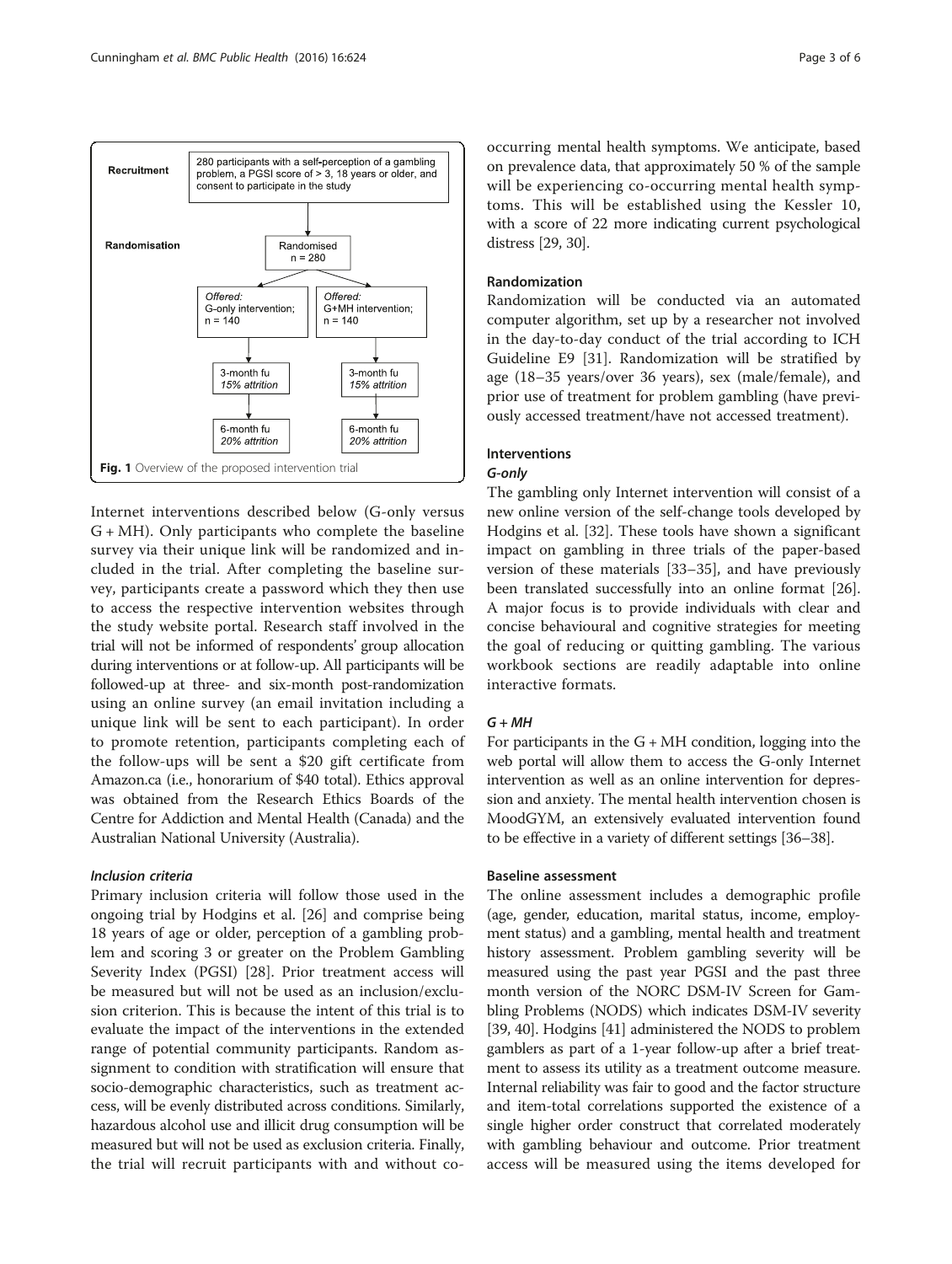previous trials conducted by Hodgins et al. [[33, 34\]](#page-5-0). In addition, participants will be asked to identify a treatment goal (quit or reduced gambling) and how successful they think they will be (0 "not at all" to 10 "extremely") in the next three months and in the next six months.

Severity of depressive symptoms will be measured using the PHQ-9 [[42](#page-5-0)]. Severity of anxiety symptoms will be measured using the GAD-7 [[43](#page-5-0)]. The Kessler 10 (K10) questionnaire will be included to provide a continuous measure of general psychological distress that is responsive to change over time. The K10 has been well validated and its brevity and simple response format are attractive features. It also produces a summary measure indicating probability of currently experiencing an anxiety or depressive disorder [[29](#page-5-0), [30\]](#page-5-0).

Hazardous alcohol consumption will be measured using the Alcohol Use Disorder Identification Test Consumption measure (AUDIT-C) [[44](#page-5-0)]. Illicit drug use will be assessed in a manor commonly used on general population surveys – by asking if the participant had used (from a list) any of the primary illicit drug categories ever, and in the last 12 months [[45](#page-5-0)]. A more detailed assessment of illicit drug use is not warranted in this situation as the incidence of use will be too low for detailed analysis.

Quality of life will be assessed by the WHOQoL-8, an eight-item version of a widely used measure. This short form has been used in a number of countries, is robust psychometrically, and overall performance is strongly correlated with scores from the original WHOQoL [[46](#page-5-0)].

#### Follow-up assessments

Three and six months after randomization, an email invitation will be sent to participants containing a link to the follow-up assessment. Up to two reminder emails will be sent to promote retention in the trial. The follow-up will consist of an assessment of gambling behaviour, problem gambling severity (NODS), self-rated improvement, psychiatric distress, alcohol and illicit drug use, quality of life, and use of other treatment resources. Primary outcome measures will consist of problem gambling severity (as measured by the NORC DSM-IV screen for Gambling Problems (NODS – past 3-month version) [\[41\]](#page-5-0), and mean days per month gambling in the past 3 months.

# Use of interventions

We will have access to a complete record of the amount and type of use participants make of the G-only and G + GM interventions. This information will be used to test the moderation hypothesis that degree of involvement with the online gambling intervention is related to success at overcoming gambling problems. We will operationalize degree of involvement with G-only and G + MH interventions by recording the number of times

the participant accesses the site as well as the number of modules completed and length of involvement with the site (e.g. use of the site over time).

## Power analysis

We propose to collect a sample of 280 participants and we estimate that we will successfully follow about 224 participants at six months (20 % attrition) [[34\]](#page-5-0). This number will also provide sufficient power to conduct the proposed statistical tests comparing hypotheses, based upon gambling frequency and NODS data from Hodgins et al. [[33](#page-5-0), [34](#page-5-0)], assuming a correlation of .5 between baseline and follow-up values, power = .80 and an  $\alpha$  = .05. This sample size will be sufficient to detect a difference of about two gambling days per month between conditions at each follow-up interval. Smaller differences may not be clinically important. Similarly, this sample size will be sufficiently powered to detect a 1 point difference on the NODS at six months. These calculations are based upon a repeated measures ANOVA model. The proposed analyses will employ mixed effects repeated measures models and, as such, will have greater statistical power because all observed data are included.

Also important is to ensure that there are enough females in the sample to conduct the proposed sex difference analyses. Approximately a third of problem gamblers in the general population are female [\[47\]](#page-5-0). With the assumption that this proportion would be maintained in our sample (i.e., those who would be concerned about their gambling and agree to participate in the study), roughly 92 of the 280 respondents will be female. A sample with 23 respondents per condition is sufficiently large to conduct the proposed analyses. However, our experience using these same recruitment methods in other studies is that females tend to be more interested in self-help materials than males and also, to be willing to participate in the proposed research. Thus, we fully anticipate that more than a third of respondents will be female (perhaps as many as half will be female if the recruitment trends in our other studies hold true with this trial as well).

#### Data analysis

Analyses for Hypotheses 1 and 2, comparing outcomes between groups, will employ mixed effects repeated measures models that use all available data for each participant. Separate analyses will be conducted for each primary outcome variable. This same analytic approach, with the addition of interaction terms, will be used for secondary analyses examining moderators (e.g., extent of use, gender). Missing data will be handled using a maximum likelihood approach to estimate covariances, variances and means.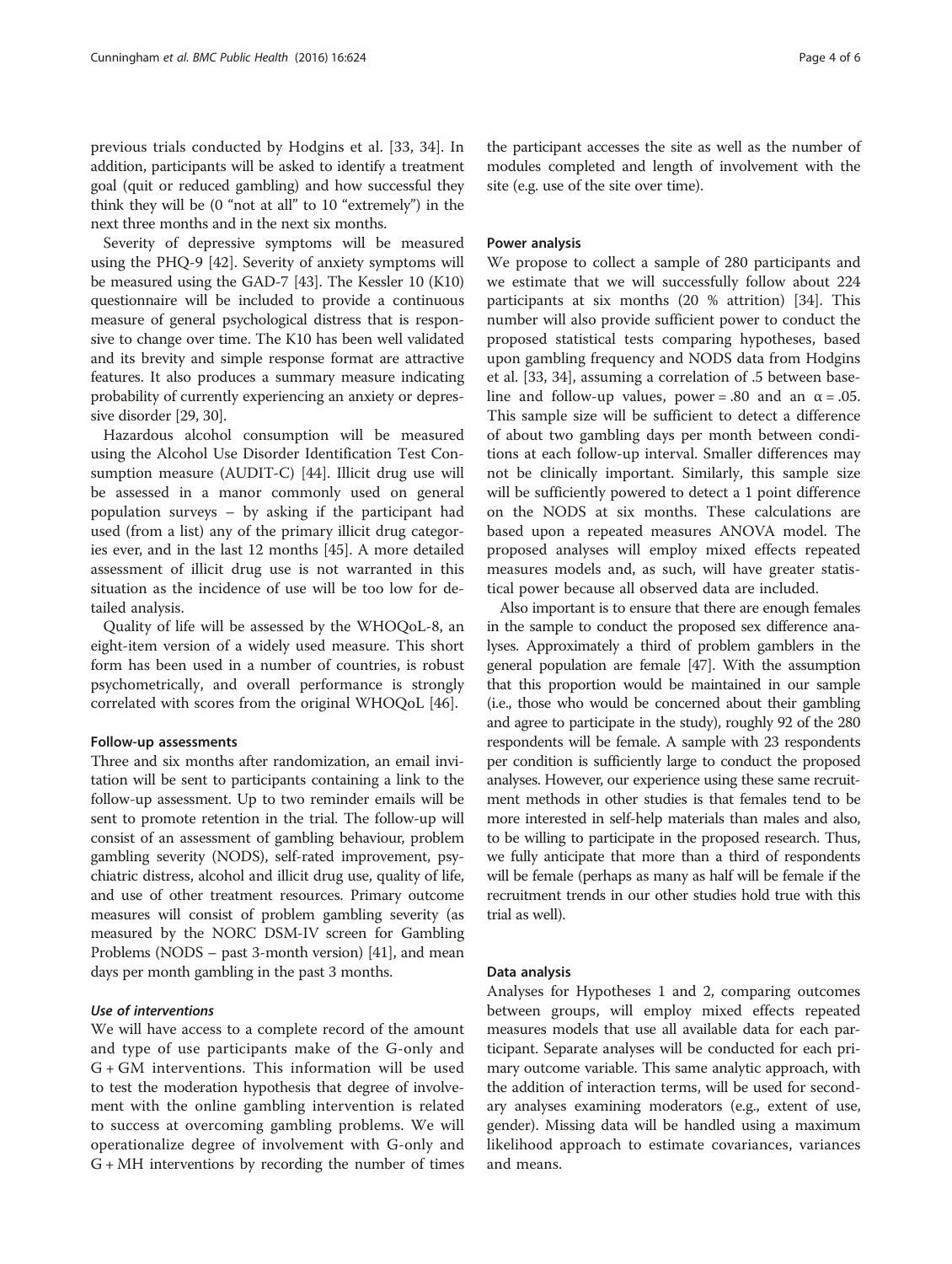# <span id="page-4-0"></span>**Discussion**

The large majority of problem gamblers will not access formal treatment [18–20]. Many problem gamblers also suffer from co-occurring depression or anxiety [1–6]. Given the widespread use of the Internet, the provision of online services for problem gamblers has been recognized as one promising means of overcoming many of the barriers to accessing formal treatment as Internet interventions can be accessed in the person's home or other convenient locations. The current trial will address one question regarding the delivery of Internet interventions. Mainly, for problem gamblers with or without cooccurring mental health symptoms, is there benefit to providing combined access to online interventions for gambling and for depression or anxiety? It is hoped that the results of this trial will shed light on this question as well as advance the research base on Internet intervention for addictions and mental health in general.

#### Abbreviations

AUDIT-C, Alcohol Use Disorders Identification Test - Consumption measure; G + MH, G-only intervention plus access to MoodGYM, an Internet intervention for depression and anxiety; GAD-7, Generalized Anxiety Disorder 7 item scale; G-only, internet intervention targeting problem gambling; K10, Kessler Psychological Distress Scale; NODS, The National Opinion Research Centre DSM screen for gambling problems; PGSI, problem gambling severity index; PHQ-9, patient health questionnaire; RCT, randomized controlled trial

#### Acknowledgements

Support to CAMH for salary of scientists and infrastructure has been provided by the Ontario Ministry of Health and Long Term Care. The views expressed in this article do not necessarily reflect those of the Ministry of Health and Long Term Care.

#### Funding

This research was funded by the Manitoba Gambling Research Program of Manitoba Liquor and Lotteries; however, the findings and conclusions of this paper are those solely of the authors and do not necessarily represent the views of Manitoba Liquor and Lotteries. The funding body has no role or influence on the design of the study and collection, analysis, and interpretation of data and in writing the manuscript.

#### Availability of data and materials

Data: Not applicable – protocol paper. Study materials are available from the corresponding author.

#### Authors' contributions

All authors have made an intellectual contribution to this project. JC and CH have overall responsibility for the trial. JC, DH, CM, and CH conceived of the design and wrote the grant application. AB, KB, and TM developed the online tool. AB and KB conceived of and developed the online RCT platform for conducting the current study. All authors contributed to the protocol. All authors read and approved the final manuscript.

#### Competing interests

The authors declare that they have no competing interest. Dr Hodgins has received consulting fees from the Australian National University for development of the online gambling tool.

#### Consent for publication

Not applicable.

#### Ethics approval and consent to participate

Ethics approval for this study was obtained from the standing ethics committees of the Centre for Addiction and Mental Health (Canada) and the

Australian National University. All participants will provide informed consent as part of the study registration process.

#### Author details

<sup>1</sup> Centre for Addiction and Mental Health, 33 Russell St., Toronto, ON M5S 2S1, Canada. <sup>2</sup>Australian National University, Canberra, Australia. <sup>3</sup>University of Toronto, Toronto, Canada. <sup>4</sup>University of Calgary, Calgary, Canada. <sup>5</sup>University of Manitoba, Winnipeg, Canada.

## Received: 24 June 2016 Accepted: 8 July 2016 Published online: 22 July 2016

#### References

- 1. Bischof A, Meyer C, Bischof G, Kastirke N, John U, Rumpf HJ. Comorbid Axis I-disorders among subjects with pathological, problem, or at-risk gambling recruited from the general population in Germany: results of the PAGE study. Psychiatry Res. 2013;210(3):1065–70.
- 2. Desai RA, Potenza MN. Gender differences in the associations between past-year gambling problems and psychiatric disorders. Soc Psychiatry Psychiatr Epidemiol. 2008;43(3):173–83.
- 3. Kessler RC, Hwang I, LaBrie R, Petukhova M, Sampson NA, Winters KC, Shaffer HJ. DSM-IV pathological gambling in the National Comorbidity Survey Replication. Psychol Med. 2008;38(9):1351–60.
- 4. Petry NM, Stinson FS, Grant BF. Comorbidity of DSM-IV pathological gambling and psychiatric disorders: Results from the National Epidemiologic Survey on Alcohol and Related Conditions. J Clin Psychology. 2005;66(5):564–74.
- 5. Lorains FK, Cowlishaw S, Thomas SA. Prevalence of comorbid disorders in problem and pathological gambling: systematic review and meta-analysis of population surveys. Addiction. 2011;106(3):490–8.
- 6. Martin RJ, Usdan S, Cremeens J, Vail-Smith K. Disordered gambling and co-morbidity of psychiatric disorders among college students: An examination of problem drinking, anxiety and depression. J Gambl Stud. 2014;30(2):321–33.
- 7. Wynn J, Hudyma A, Hauptman E, Houston TN, Faragher JM. Treatment of problem gambling: development, status, and future. Drugs and Alcohol Today. 2014;14(1):42–50.
- 8. Toneatto T, Ladouceur R. Treatment of pathological gambling: A critical review of the literature. Psychol Addict Behav. 2003;17(4):284–92.
- 9. Stea JN, Hodgins DC. A Critical Review of Treatment Approaches for Gambling Disorders. Curr Drug Abuse Rev. 2011;4(2):67–80.
- 10. Geisner IM, Bowen S, Lostutter TW, Cronce JM, Granato H, Larimer ME. Gambling-Related Problems as a Mediator Between Treatment and Mental Health with At-Risk College Student Gamblers. J Gambl Stud. 2014;31:1005–13.
- 11. Dowling NA, Merkouris SS, Lorains FK. Interventions for comorbid problem gambling and psychiatric disorders: Advancing a developing field of research. Addict Behav. 2016;58:21–30.
- 12. Hodgins DC, el-Guebaly N. The influence of substance dependence and mood disorders on outcome from pathological gambling: five-year follow-up. J Gambl Stud. 2010;26(1):117–27.
- 13. Blaszczynski A, Nower L. A pathways model of problem and pathological gambling. Addiction. 2002;97(5):487–99.
- 14. Kim SW, Grant JE, Eckert ED, Faris PL, Hartman BK. Pathological gambling and mood disorders: clinical associations and treatment implications. J Affect Disorders. 2006;92(1):109–16.
- 15. Quilty LC, Watson C, Robinson JJ, Toneatto T, Bagby RM. The prevalence and course of pathological gambling in the mood disorders. J Gambl Stud. 2011;27(2):191–201.
- 16. Afifi TO, Cox BJ, Martens PJ, Sareen J, Enns MW. Demographic and social variables associated with problem gambling among men and women in Canada. Psychiat Res. 2010;178(2):395–400.
- 17. Parhami I, Mojtabai R, Rosenthal RJ, Afifi TO, Fong TW. Gambling and the onset of comorbid mental disorders: a longitudinal study evaluating severity and specific symptoms. J Psychiatr Pract. 2014;20(3):207–19.
- 18. Cunningham JA. Little use of treatment among problem gamblers. Psychiat Serv. 2005;56(8):1024–5.
- 19. Suurvali H, Hodgins DC, Toneatto T, Cunningham JA. Treatment-seeking among Ontario problem gamblers: results of a population survey. Psychiatr Serv. 2008;59:1343–6.
- 20. Slutske WS. Natural recovery and treatment-seeking in pathological gambling: results of two U.S. national surveys. Am J Psychiatry. 2006;163(2):297–302.